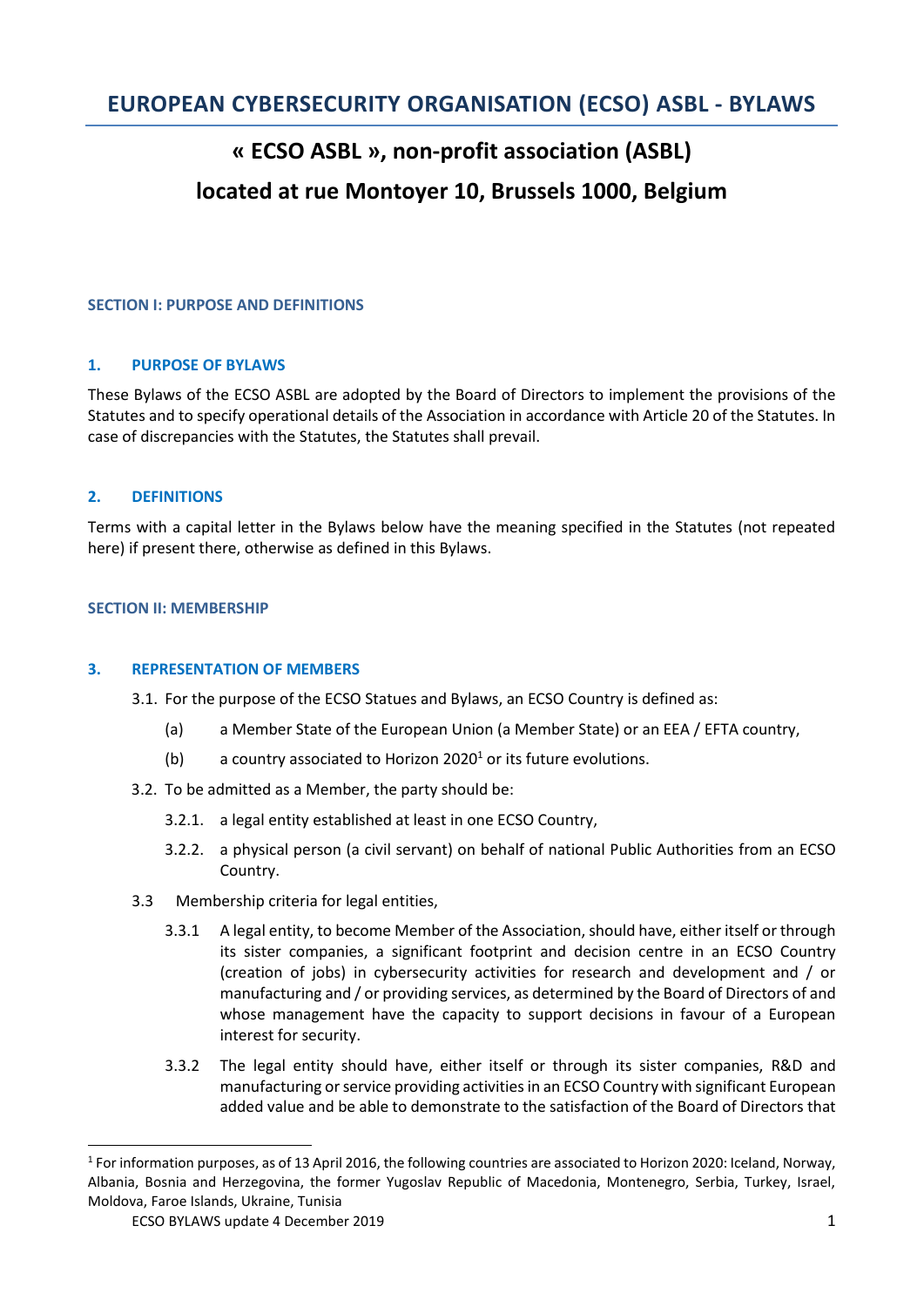they have a genuine business interest in the development of the European cybersecurity market.

- 3.3.3 To become Member of the Association, a legal entity established under the law of a non-European Member State or EEA / EFTA country must be allowed by its reference national authority to commercialise or export products (including services) developed with the support of European funds.
- 3.3.4 A legal entity, to become a Member of the Association, commits, in its membership request form, to work towards the achievement of at least 5 KPIs (Key Performance Indicators) as described in the Industry Proposal of the cPPP.
- 3.3.5 Subsidiaries / Units / Departments of a Member of the Association not located in an ECSO Country cannot participate in ECSO activities.
- 3.3.6 As a general rule, staff working and hired in non-ECSO Countries cannot participate in ECSO activities. Staff working for a Member full‐time outside of any ECSO Country can take part in ECSO activities on an exceptional basis, when deemed necessary and agreed by the specific ECSO working group.
- 3.3.7 Reciprocity of behaviour is requested of European branches / subsidiaries of companies joining ECSO whose "Mother Company" Headquarters are outside the European Union or EEA / EFTA countries. This reciprocity meansthat the "Mother Company" does not oppose the joining of ECSO Members in those (non‐European) associations which the (non‐ European) "Mother Company" might be part of.
- 3.4 The following categories shall be used to describe the types of organisation of Members of the Association:
	- (a) Large companies (directly represented): cybersecurity solutions / services providers.
	- (b) National and European Organisation / Associations (gathering among other, large companies, SMEs, research and technology organisations (RTOs), Sectoral organisations, public bodies) representing interests at national or European / International level.
	- (c) SME (as per E. Commission definition) solutions / services providers directly represented;

Associations composed only by SME, Startups, Incubators, Accelerators.

- (d) Users / Operators (where cybersecurity technology / solutions / services provision is not one their business activities): National public administrations or private companies (large or SMEs) directly represented.
- (e) Users / Operators Associations: associations composed only by users or operators at local, national or European level.
- (f) Regional / Local public administrations (with economic interests).

Regional / Local Clusters of public / private legal entities with local economic / ecosystem development interests.

- (g) Public Authorities at national level (national strategy / regulatory / policy issues, incl. R&I coordination).
- (h) Research Centers (large and medium / small), Academies / Universities (directly represented, not via an associative body);

Associations composed only by Research Centers, Academies and/or Universities.

- (i) Others (financing bodies, insurances, etc.).
- 3.5 All organisations that want to become a Member of the Association have to apply for Membership using the ECSO Membership Application Form.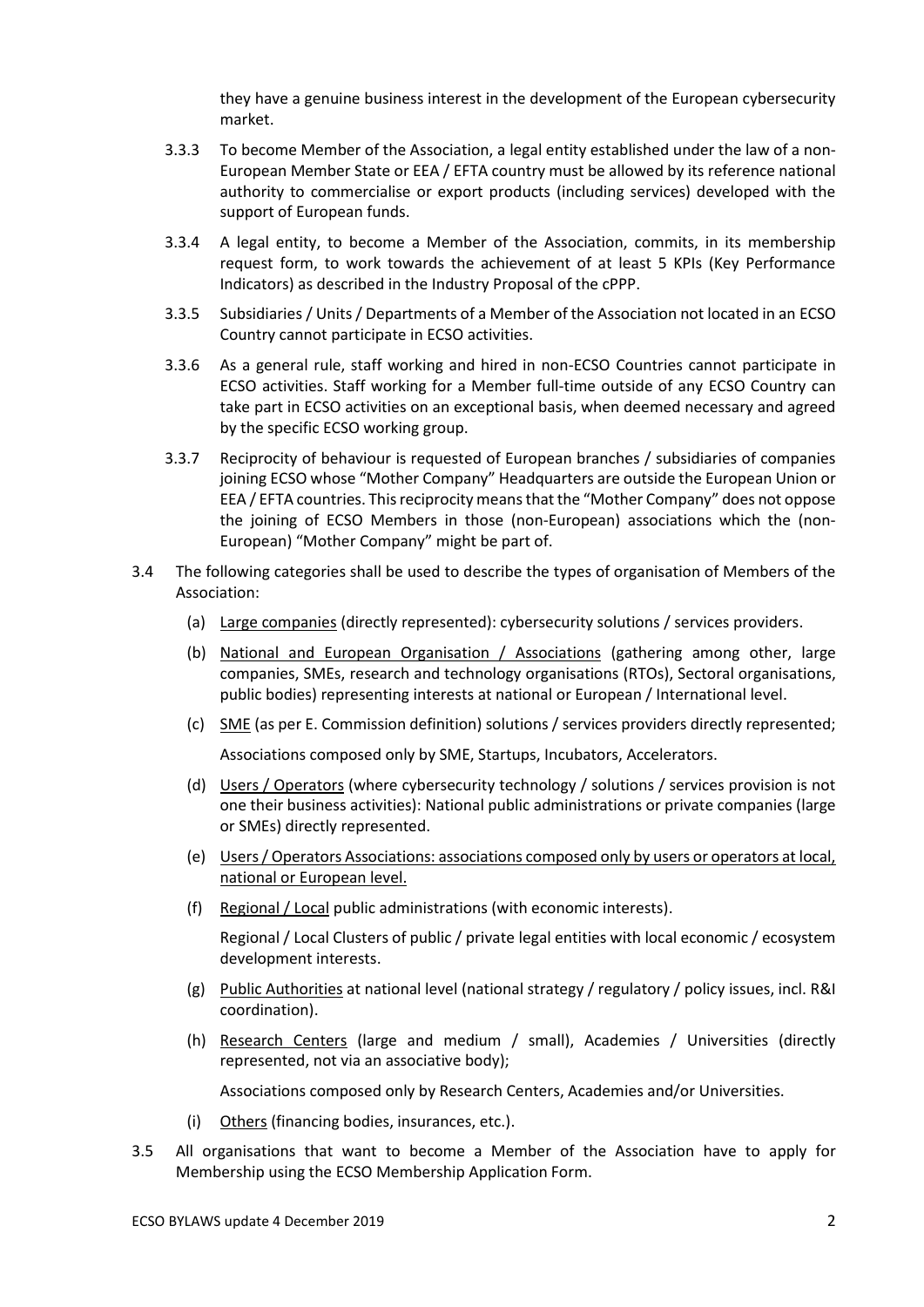- 3.6 The Secretary General shall maintain an up-to-date register of Members and their representatives/contact points, reflecting the various categories and organisational types of Members.
- 3.7 The representative of a Member whose Membership is terminated ceases to be a member of the General Assembly and, if this is the case, of the Board of Directors or the Partnership Board, at the moment the Member's Membership ceases. Any office held by that representative becomes vacant thereby.

## **4 FINANCIAL CONTRIBUTIONS**

- 4.1 The Association shall be a self-financed and independent organisation supported through Membership fees, grants, contracts, donations and testamentary provisions and any transfer not prohibited by law.
- 4.2 In order to pursue the Objective and to carry out the activities of the Association the Members may be required to pay an annual financial contribution, which are the Membership fees (c.f. Article 8.2 of the ECSO Statutes) to be decided three months before the end of the Association's financial year.
- 4.3 The fees will be determined by the Board of Directors but must respect the different categories of Members and organisational natures.
- 4.4 Members shall pay Membership fees within sixty (60) calendar days from the receipt of the invoice issued every year by the Association unless decided differently by the Board. The amount of the Membership fees will be annually determined by the Board of Directors.
- 4.5 The amount of Membership fees for an applicant joining the Association during the financial year will have a quarterly decrease: 100% for a membership approved in the period January to March; 75% if membership is approved between April and June; 50% if membership is approved between July to September; 25% if membership is approved in the last three months of the year.

### **SECTION III: ORGANISATION OF THE ASSOCIATION**

### **5 BOARD OF DIRECTORS**

- 5.1 The Board of Directors (also called the "Board") is composed by the First Directors (c.f. Article 11.2 of the ECSO Statutes) for the first three (3) years of the Association and by representatives of other Members appointed at the Annual General Assembly. The aim is to have First Directors providing a smooth and continuous support to the setup of the Association.
- 5.2 The Directors representing the Public Authorities at national level can only belong to Member States of the European Union or an EEA / EFTA. They are appointed according to own internal rules, by the National Public Authorities representatives Committee (c.f. Article 8).
- 5.3 For Large companies, SMEs, private Users / Operators, Regional / Local public administrations, Research Centers, Academies / Universities and Other (as defined in Article 3.4 of Bylaws) the criteria, where applicable to the Members', are (complementing the criteria in Article 11.4.1 of the Statutes):
	- (a) The Member (user or supplier) is established in an ECSO country.
	- (b) A significant part of the corporate / group company's Information and Communication Technologies (ICT) security research and development are conducted in ECSO countries.
	- (c) The Member offers or uses trustworthy ICT security solutions and services.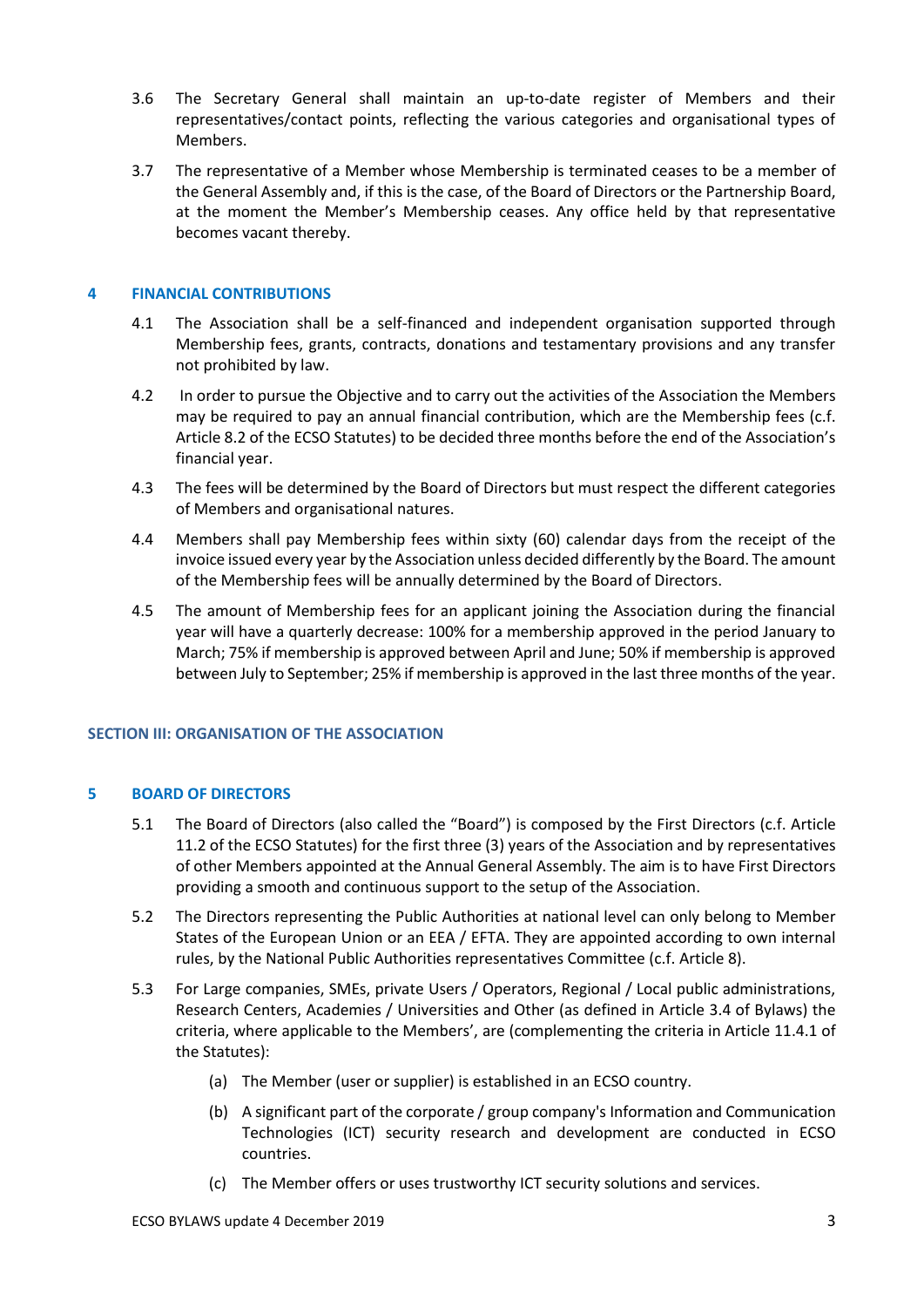- (d) Services from Members should not host personal information of European citizens outside of the European Union and EEA / EFTA countries, except where allowed by EU law.
- (e) The Member is compliant with European data protection law.
- 5.4 For National and European Organisations / Associations, SMEs Associations, Regional / Local Clusters, RTOs or Academies / University Associations (as defined in Article 3.4 of Bylaws) the criteria are (complementing the criteria in Article 11.4.2 of the Statutes):
	- (a) The majority (more than 50%) of members in the Member's organisation are established in an ECSO country.
	- (b) The majority (more than 50%) of members in the Member's organisation have significant ICT security research and development conducted in the European Union or in EEA / EFTA countries.
	- (c) The Member is compliant with European data protection law.
- 5.5 The ECSO Board of Directors is composed by a maximum of 36 Directors. Each category of Members (c.f. Article 3.4) designates its Directors to be elected by the General Assembly for representing their positions at the Association Board.
- 5.6 The list of candidates selected for each category of Members is presented for vote at the General Assembly. Each Member having the right to vote, can vote at the General Assembly for the maximum number of Directorsin the list (c.f. Article 5.7) belonging to its category (only one vote possible for each candidate). Those candidates having received the majority of votes are elected as Directors within the limit stated in Article 5.7. At the first Extraordinary General Assembly, those candidates having received more votes for their category, will become First Directors, within the limit stated in Article 5.7.

| <b>Category of Members</b>                                                                                                                                                                                                | Seats of<br>First<br><b>Directors</b> | Maximum total number<br>of Directors per<br>category of Members |
|---------------------------------------------------------------------------------------------------------------------------------------------------------------------------------------------------------------------------|---------------------------------------|-----------------------------------------------------------------|
| Large companies (directly represented): cybersecurity<br>solutions / services providers;                                                                                                                                  | 5                                     | 10                                                              |
| National and European Organisation / Associations<br>representing interests at national or European<br>International level.                                                                                               | 4                                     | 7                                                               |
| SME (as per E. Commission definition) solutions / services<br>providers directly represented;<br>Associations composed only by SME, Startups, Incubators,<br>Accelerators                                                 | $\mathfrak{p}$                        | 5 (possibly at least 2<br>from SMEs clusters)                   |
| Users / Operators (not providing cybersecurity services):<br>Users / operators from national public administrations or<br>private companies (large or SMEs) directly represented or<br>via Users / Operators Associations | 1                                     | 4 (possibly at least 1<br>representing SMEs as<br>users)        |
| Regional / Local public administrations (with economic<br>interests);<br>Regional / Local Clusters of public / private legal entities<br>with local economic / ecosystem development interests                            | 0                                     | 1                                                               |

5.7 To the extent possible, the composition of the Board of Directors shall be such that the different categories of Members adequately represented as in the following table.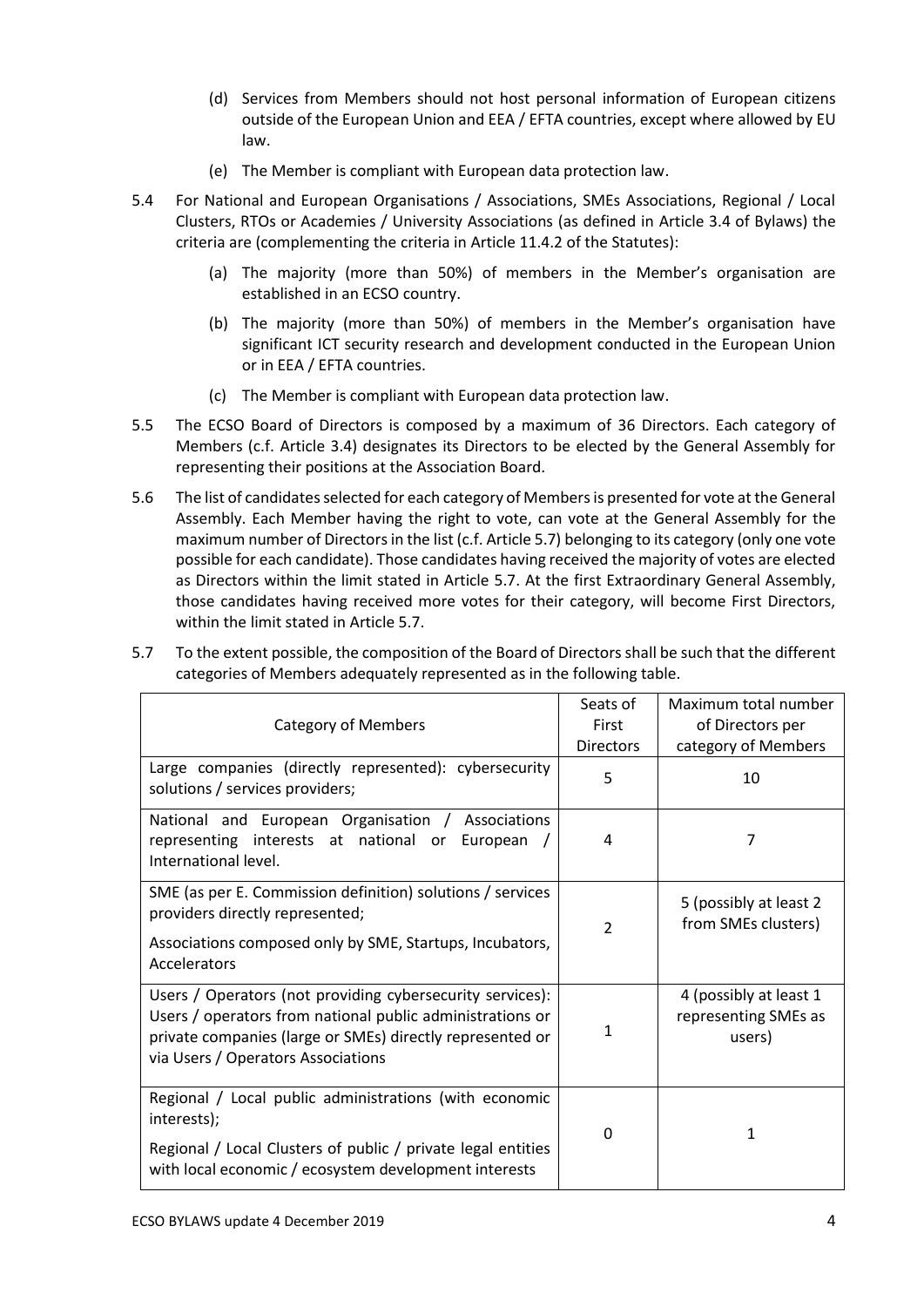| Public Authorities at national level (national strategy /<br>regulatory / policy issues, incl. R&I coordination)                                                                    | 3             | 6 (possibly at least 1<br>from small or East<br>European countries <sup>2</sup> ) |
|-------------------------------------------------------------------------------------------------------------------------------------------------------------------------------------|---------------|-----------------------------------------------------------------------------------|
| Research Centers (large and medium / small), Academies<br>/ Universities (directly represented);<br>composed only by Research Centers,<br>Associations<br>Academies or Universities | $\mathcal{P}$ | 7 (possibly at least 1<br>from Academia /<br><b>Research Associations)</b>        |
| Others (financing bodies, insurances, etc.)                                                                                                                                         |               |                                                                                   |

- 5.7.1 When possible, for national Association representatives, preference would be given to representatives from national Public-Private Partnerships (when existing).
- 5.7.2 The Board of Directors has the possibility to call, in quality of guest or observer, external experts (e.g. from the European or national institutions) as well as the Chairs of the ECSO Working Groups to report the suggestions and the activities in the Working Groups.
- 5.7.3 Representatives from the Public Authorities present and next presidency of the Council of the EU are invited as observers at the Board (if not already elected as Board members) with no voting rights.
- 5.7.4 The Coordination & Strategy Committee (c.f. Article 6) can appoint up to two Chairs that will participate in ECSO Board meetings to refer suggestions from this Committee and report back. The appointed Chairs should respond to the same election criteria of the Board of Directors members (Article 11.4 of the ECSO Statutes). They will have, in general, no voting right in decisions of the Board. In case the Chairs of the Coordination & Strategy Committee are members of the Board, they will maintain their right to vote.
- 5.8 The dates of the Board of Directors meetings for a year are defined at the last Board of Directors of the previous year. A written notice stating the place, date, time and the agenda of the meeting shall be sent at least fourteen (14) calendar days in advance for the Board of Directors and at least twenty (20) calendar days in advance for the General Assembly, by the Chairperson of the Board or, when not possible, by the Secretary General.

The Board of Directors is not authorised to take decisions on questions not included in the latest update of the agenda circulated seven (7) days before the Board of Directors, unless all its Members are present or represented at the meeting and unanimously decide otherwise.

In case a Director cannot attend the meeting, he/she can appoint a proxy as specified. The proxy shall be notified to the Secretary General.

An Extraordinary Board of Directors shall be duly justified and not paralyse the work of the Association. It can be convened whenever the Board of Directors judges it necessary or when at least one third (1/3) of the Board Members inform both the Chairperson of the Board of Directors and / or the Secretary General that they would like to organise an Extraordinary Board of Directors. A convening notice with an agenda, any documents to be considered and indicating the venue, via letter or electronic mail, shall be sent to the Board Members at least fourteen (14) days before the date fixed for the meeting. The Extraordinary Board of Directors is not authorised to take decisions on questions not included in the latest update of the agenda circulated seven (7) days before the Board of Directors.

5.9 Minutes shall be prepared or supervised by the Secretary General. If the Secretary General cannot be present, a suitable rapporteur shall be appointed by the Directors present. The

ECSO BYLAWS update 4 December 2019 **5** <sup>2</sup> Countries with annual GDP < €400b or annual pro-capita GDP < 30000€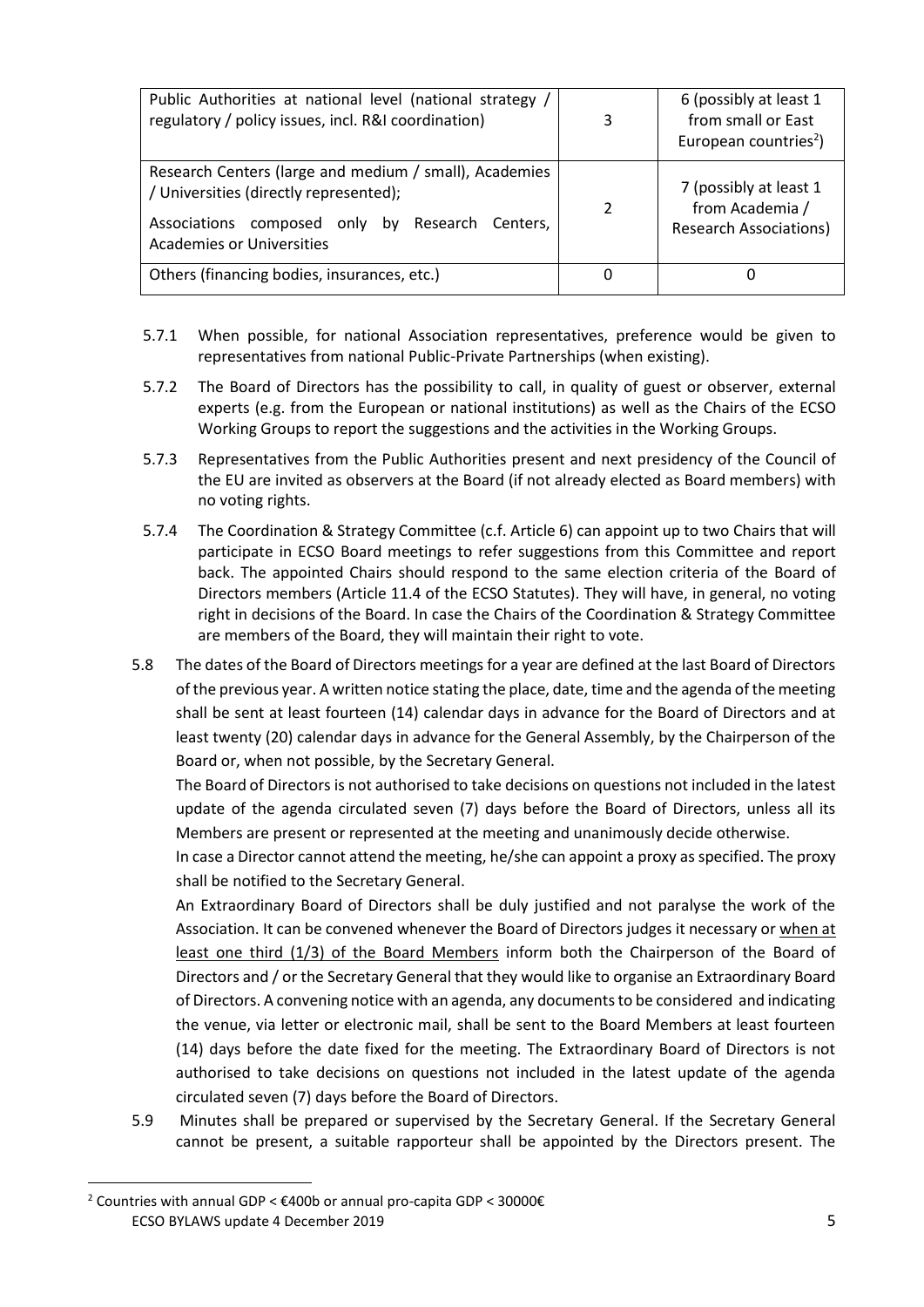Secretary General or the appointed rapporteur shall prepare and circulate the minutes (in English) to all Directors for comments within three (3) weeks after the meeting. If comments are received, the minutes will be revised and circulated again only if the meaning of the minutes has changed. If no changes are requested by the Directors present or represented at that meeting after one (1) month, the decision described in the minutes are considered as applicable. The minutes are then formally endorsed by the following Board of Directors. The Secretary General will circulate the final official minutes and archive them.

5.10 Being the Association and the cPPP an "industry driven" initiative, it is recommended, also in conformity to article 11.18 of the Statutes, that the Chairperson of the ECSO Board is a representative from industry or from an industrial association.

### **6 COORDINATION & STRATEGY COMMITTEE**

- 6.1 The Coordination & Strategy Committee is composed of representatives (approved by the Board) of the different categories of Members: six (6) members of the Board, one of the Chairs from each WG and support from the Secretary General. When needed, experts from the Working Groups could be invited as experts.
- 6.2 The Coordination & Strategy Committee, unless delegated by the Board of Directors, is not taking specific decisions for the Association, but can prepare recommendations to be voted at the Board of Directors on operational and strategic matters.
- 6.3 The Committee objectives are to review and discuss Working Groups' suggestions and strategies, the overall main ECSO directions, policies and new activities. The Committee prepares the issues to be proposed at the Board of Directors for approval.
- 6.4 The Coordination & Strategy Committee appoints two Chairs to coordinate its work. The two Chairs can participate to the ECSO Board meetings to refer the suggestions from the Coordination & Strategy Committee and report back. These persons should respond to the same election criteria of the Board of Directors members.
- 6.5 The Coordination & Strategy Committee will meet at least three (3) times a year.
- 6.6 Agreement in this Committee on suggestions to the Board or the Working Groups / Task Forces is reached either by consensus (when possible) or by 2/3 (two thirds) majority vote of those Members having right of vote. Each Member represented in this Committee has one vote, providing compliance with Article 19 of the Statutes.

#### **7 FINANCIAL COMMITTEE**

- 7.1 The Financial Committee is composed by members of the Board of Directors (typically the Chairperson of the Board, the vice Chairs, the Secretary General and few other members of the Board). Its members are appointed by the Board of Directors following the renewal of the Board after the Annual General Assembly.
- 7.2 The Financial Committee, unless delegated by the Board of Directors, is not taking any specific decision, but would prepare recommendations on financial matters to be voted at the Board of Directors.
- 7.3 Its objectives are to review the status of the accepted budget; discuss the budget of the following year; review the Association's financial situation; review any other important financial and administrative issue linked to the Association's activities.
- 7.4 The Financial Committee meets at least twice a year.
- 7.5 Agreement in this Committee on suggestions to the Board is reached either by consensus (when possible) or by 2/3 (two thirds) majority vote of those Members having right of vote. Each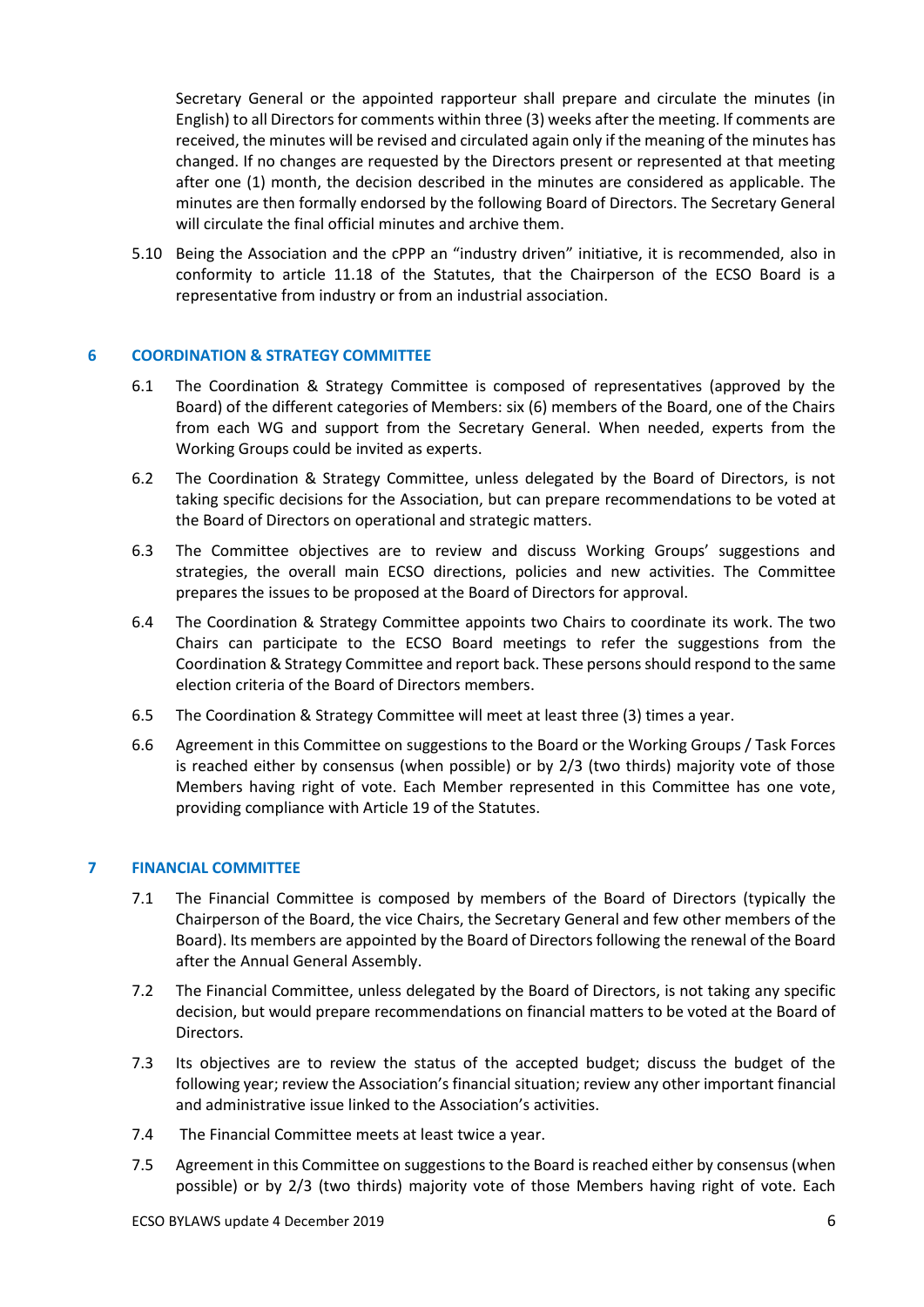Member represented in this Committee has one vote, providing compliance with Article 19 of the Statutes. Vote can be done also via electronic consultation.

#### **8 NATIONAL PUBLIC AUTHORITIES REPRESENTATIVES COMMITTEE**

- 8.1 The Association's management is supported also by the ECSO National Public Authorities representatives Committee (NAPAC).
- 8.2 The aim of the NAPAC is to:
	- 8.2.1 Participate in the discussions and activities of the ECSO Working Groups and Task Forces to bring a governmental perspective and operational needs from the public administrations.
	- 8.2.2 Support the definition and implementation of the ECSO Strategic Research and Innovation Agenda and of the ECSO Multiannual Roadmap into the R&I Work Programme.
	- 8.2.3 Exchange best practice and promote cybersecurity and national / regional research programmes.
	- 8.2.4 Provide opinion and advice on a periodic, voluntary basis to the ECSO Working Groups on policies and programmes that are relevant to realising the goals and deliverables of ECSO also propose-ing strategies, measures and activities at national and policy level.
- 8.3 The ECSO NAPAC is composed by two Groups with different composition:
	- (a) The Governmental Advisory Group (GAG). This group will include the participation of representatives from national administration dealing with industrial policy related to cybersecurity from EU Member States for example NIS competent authorities as foreseen in the NIS directive). This group will tackle "cybersecurity industrial policy" issues. EEA/EFTA States as permanent observers may participate in discussions upon request. In addition, other ECSO Countries occasionally may be invited as observers.
	- (b) The R&I Group. This group will typically include participation of national public administration representatives from each country represented in the relevant Programme Committees for the definition of the respective Work Programmes (such as the Secure Societies Programme Committee and the LEIT-ICT Programme Committee).
- 8.4 Activities of the NAPAC GAG

The NAPAC-GAG has a, important role to play in proposing actions and providing opinion and feedback on strategies, activities and results considering national concerns, discussing and supporting the activities of ECSO at policy level and from a national perspective.

The NAPAC is entitled to debate of any questions that it considers of strategic importance.

It will address the following activities:

- (a) Promoting an enhanced co-operation and co-ordination among ECSO Countries: explore mechanisms for developing synergies and reinforce the co-operation among national and initiatives of European Institutions, programmes and projects, including information exchange, co-ordination in programme development and possibly joint implementation of programmes and initiatives.
- (b) Scoping activities and target setting: propose actions to the Working Groups and the Coordination & Strategy Committee relevant to concerns of the ECSO Objective. Provide reflection on overall European goal and target setting, having regard to national aspirations and circumstances, including those relating to economics, societal and sovereignty issues.
- (c) Closing the loop between technology development and policy-making: identify mechanisms and develop suitable links with the different relevant policies to promote understanding and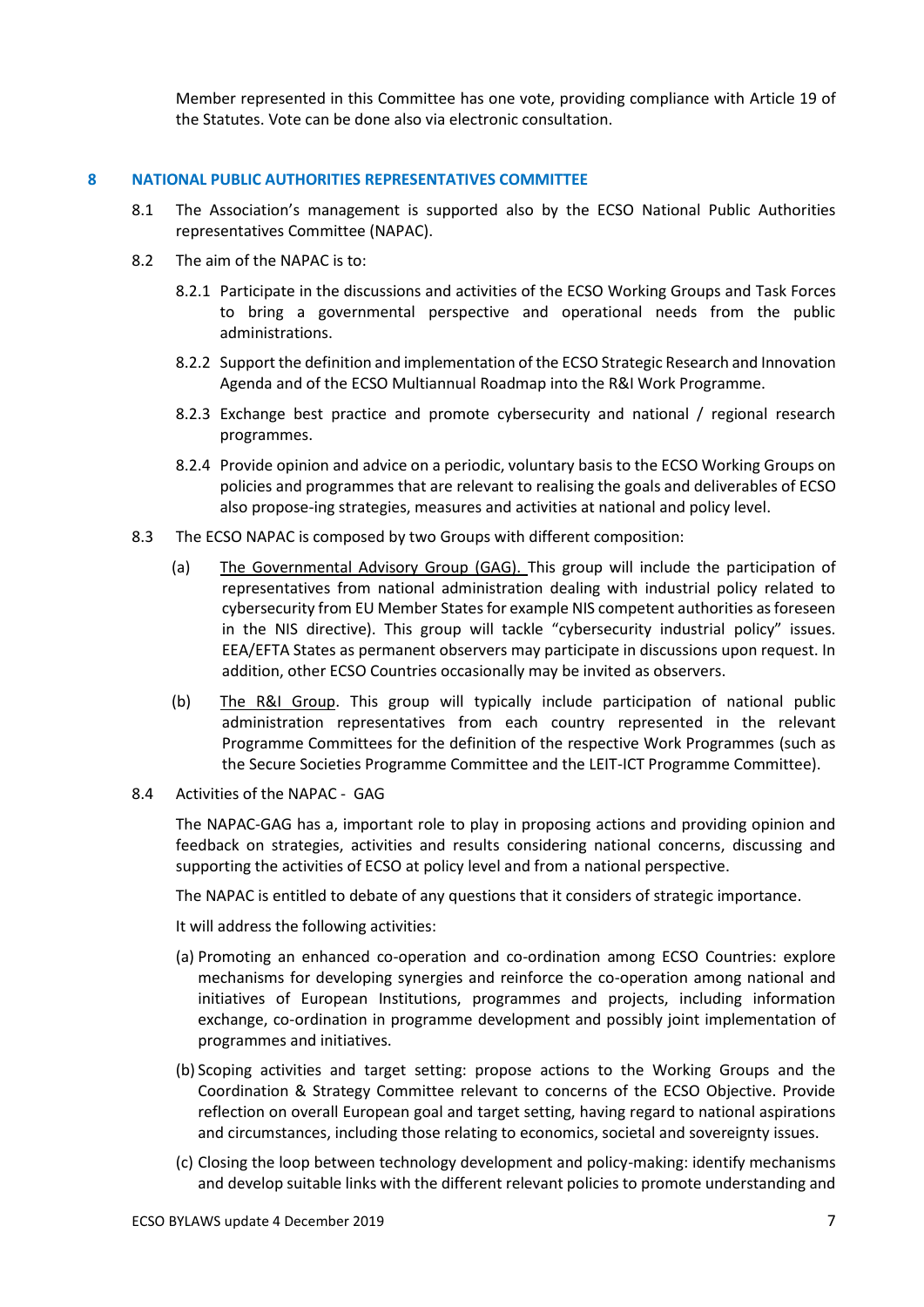awareness of technology developments and to determine criteria for proving costeffectiveness and reliability of these technologies to meet policy objectives.

(d) Promoting public/private partnerships and main / large projects: identify interlocutors in ECSO Countries, to develop dialogue, inform and stimulate activities leading to definition of demonstration projects based on public/private partnerships; acting together to develop common technology procurement programmes fostering public funding, and providing a sound basis for future industrial investment; exploring possible opportunities to showcase technologies in regional development projects.

The GAG may require the Board of Directors to restrict the participation in a specific Working Group and / or Task Force, according to the sensitiveness of the issue.

8.5 Activities of the NAPAC – R&I Group

ECSO should facilitate the discussion between the R&I experts from different categories in the Association, in particular the R&I group of National Public Authorities, in view of building consensus between all interested public and industrial parties in the early stages of preparation of Work Programme input to the European Commission.

A sound inclusion of the competent national representatives into the setup process for transferring Cybersecurity cPPP research content into the respective Work Programmes allows for optimal alignment of the cPPP research goals with national research programmes addressing cybersecurity matters.

An early and close information of the competent Programme Committee configurations during the input gathering and consolidation process greatly improves the predictability and acceptance of the content to be discussed in the Programme Committee sessions.

Expected activities of the NAPAC – R&I Group are:

- (a) Structuring and strategy development: contribute to building a coherent European strategy on R&I and deployment of innovation, exploring possible mechanisms for achieving implementation of relevant European policies.
- (b) Actively participating in the process for the definition of priorities for the Work Programme:
	- I. Input to the Scientific & Technical Committee of the Coordination & Strategy Committee (c.f. ECSO Statutes Article 12.3): Initial thematic proposals from the different cPPP Working Groups and other European activities like the other cPPPs (e.g. IoT, Big Data etc.).
	- II. Consolidated Input: Structured thematic proposals prepared by the Scientific & Technical Committee of the Coordination & Strategy Committee to be discussed by the ECS cPPP Partnership Board.
	- III. Amended Consolidated Input: Consolidated input by the ECS cPPP Partnership Board discussed and amended/commented by the views of the NAPAC – R&I Group (Article 8.3 (b)).
	- IV. Final Input: Amended Consolidated Input cross-checked, possibly amended/commented by the ECS cPPP Partnership Board, implemented into the Work Programme draft by the European Commission for discussion and final decision by the competent Programme Committee configurations.

## **9 WORKING GROUPS AND TASK FORCES**

9.1 The Working Groups of the ECSO Association are the main centres of activity within the Association. They shall always be involved in the preparation of the Strategic Research and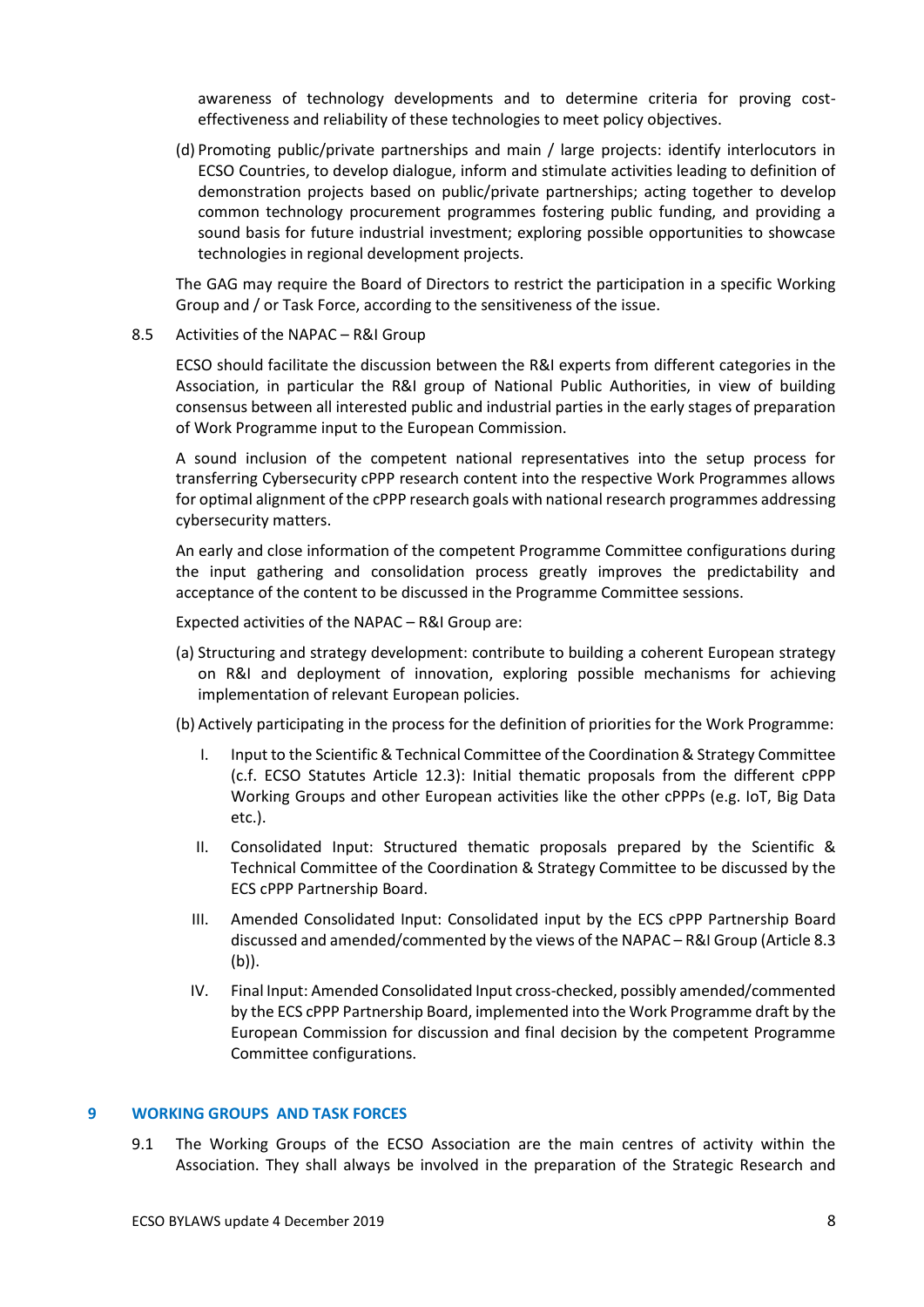Innovation Agenda and other relevant works issued by the Association. Task Forces may focus on sector-specific or cross disciplinary issues related to cybersecurity.

- 9.2 Each Member is expected to contribute actively to at least one Working Group, by designating its experts as members of the relevant Working Group. The operational details of the functioning of the Working Group are further detailed in the following articles.
- 9.3 Working Groups and Task Forces are established or dismissed by the Board of Directors. In particular, the Board of Directors shall, in its decision of establishment of a new Working Group or Task Force, define the activities of such Working Group or Task Force and assign its tasks and deliverables, which may thereafter be adapted, as the case may be, with the Working Group / Task Force Chair.
- 9.4 Typically, two Working Group Chairs are appointed "ad personam" for each Working Group, following regular election in a Working Group, from Working Group members and proposed by the Working Group for approval by the Board of Directors. For Task Forces, one or two Chairs are appointed "ad personam" by the Board of Directors. They act in the interest of the Association.
- 9.5 The choice of the Working Group / Task Force Chairs should follow the same criteria as for the appointment of the members of the ECSO Board (Article 11.4.1 and 11.4.2 of the ECSO Statutes). At least one of the Chairs is a representative from the industrial cybersecurity sector.
- 9.6 The Working Group / Task Force Chairs will represent the Working Group / Task Force towards the Coordination & Strategy Committee and report regularly to this Committee about the activities of his/her Working Group / Task Force.
- 9.7 The Board may release a Working Group / Task Force Chair from his/her position upon his/her written request and initiate a re-election.
- 9.8 Decisions in the Working Groups and Task Forces are preferably taken by consensus. If a consensus is not reached, they are taken by a two thirds (2/3) majority vote (only representatives of Members are allowed to vote). Each Member represented in this Committee has one vote, providing compliance with Article 19 of the Statutes. Dissemination of the voting results should be made to all Working Group or Task Force members.
- 9.9 By suggestion of the NAPAG-GAG (c.f. Article 8), in agreement with the Board of Directors, participation in a specific Working Group and / or Task Force can be limited to a specific number and / or kind of Members, according to the sensitiveness of the issue.
- 9.10 The Chairs of the Working Groups / Task Forces may invite, under their responsibility, external observers to participate in their discussion, provided they contribute to the ECSO Objective.

### **10 ECSO SECRETARIAT AND ECSO SECRETARY-GENERAL**

- 10.1 The ECSO Secretariat is created to execute the daily management of the Association and to support the Board of Directors and the Secretary General in his/her tasks as defined in these Articles.
- 10.2 The budget for the ECSO Secretariat is decided by the Board of Directors in line with the budget of the Association.
- 10.3 The Secretary General is the manager of the Secretariat. He/she is responsible for the day-today administrative management of the Association.
- 10.4 The Secretary General is appointed and dismissed by the Board of Directors. He / she can participate at the Board of Directors. Until a Secretary General is appointed, the Board of Directors shall carry out the duties of the Secretary General as set forth in these Articles.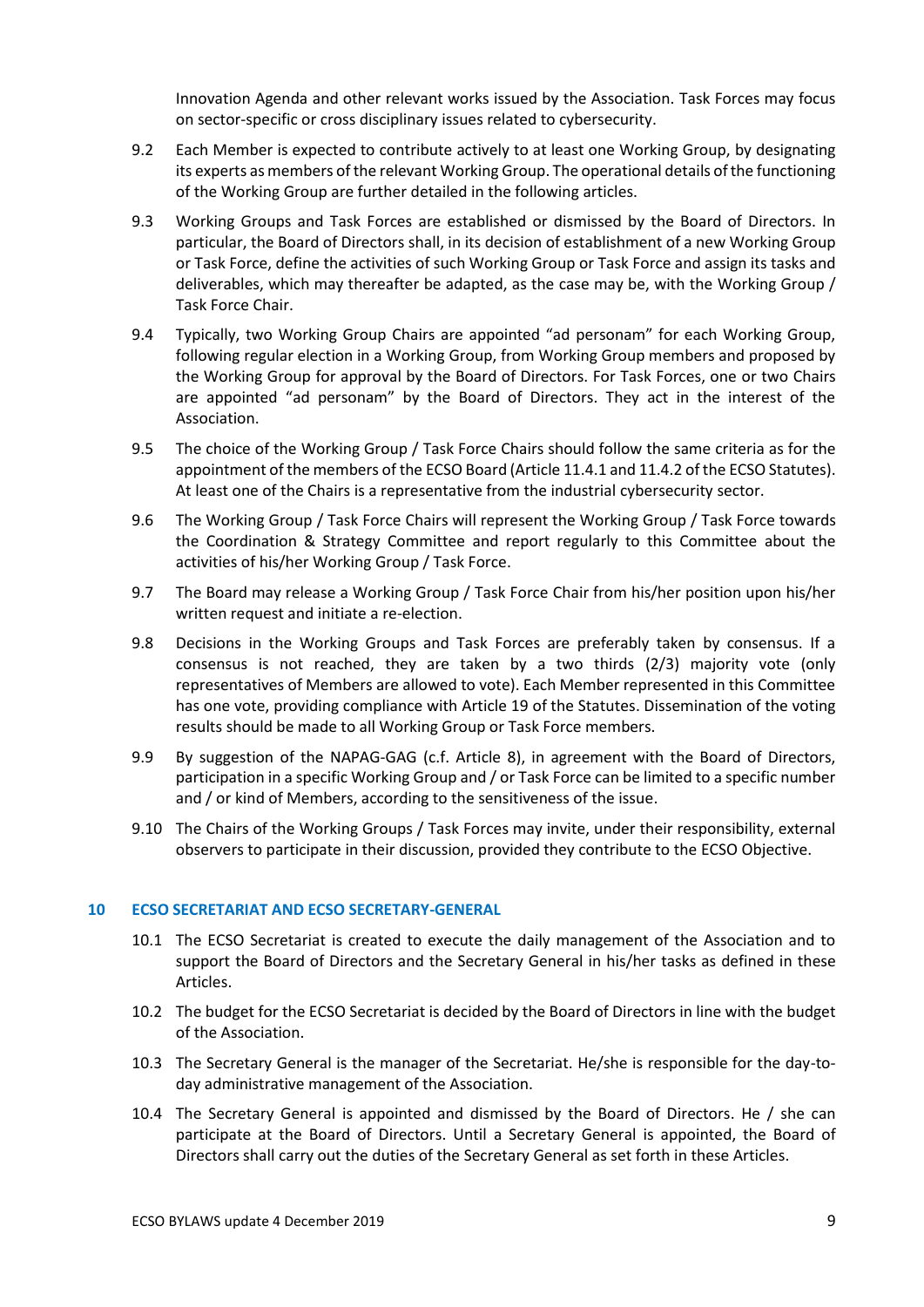- 10.5 Duties of the Secretary General, with the support of the ECSO Secretariat, include (but are not limited to) the following tasks :
	- (a) representing the Association;
	- (b) acting as internal and external contact point;
	- (c) collecting and distributing information internally and externally;
	- (d) preparing, coordinating and following-up the meetings of the Board of Directors and the General Assembly in coordination with the Chairperson of the Board of Directors;
	- (e) conducting and coordinating publications of the Association;
	- (f) conducting and coordinating public relations;
	- (g) creating and constantly updating the ECSO website;
	- (h) support ECSO image with actions of a communication strategy agreed by the Board of Directors;
	- (i) promoting ECSO, in particular the Strategic Research & Innovation Agenda including its annexes and future updates;
	- (j) keeping in touch and cooperating with national, European and international cybersecurity organisations;
	- (k) managing all matters related to Membership and administration of the Association;
	- (l) collecting and administering the Membership fees;
	- (m) creating annually or upon request activity reports;
	- (n) preparing a draft annual budget of the Association and a draft of the financial reports and Association's accounts and then submitted to the Board of Directors for agreement;
	- (o) managing relations with Working Groups.
- 10.6 The Secretary General shall carry out his/her duties with strict impartiality.
- 10.7 All information pertaining to the Association is confidential and the Secretary General shall keep such information confidential when performing his/her duties.
- 10.8 The Secretary General shall not on behalf of the Association, except with the prior written consent of two-thirds (2/3) majority of the Board of Directors:
	- (a) take any action in respect of the Association's winding up or present any petition for its administration;
	- (b) engage in any business outside the scope of the Objective of the Association and shall not enter into any arrangement, contract or transaction outside the normal course of the Association's business or otherwise than on arm's length terms;
	- (c) (subject always to the other restrictive provisions of this clause and generally, the other restrictive provisions in the Bylaws) enter into any commitment by way of procurement in excess of €20,000;
	- (d) terminate any arrangements, contracts or transactions (with exception to those related to normal business in projects with the European Commission) which are material in the nature of the Association's business or materially vary any such arrangements, contracts or transactions;
	- (e) without prejudice to any other provision of this clause:
		- i. enter into any operating lease;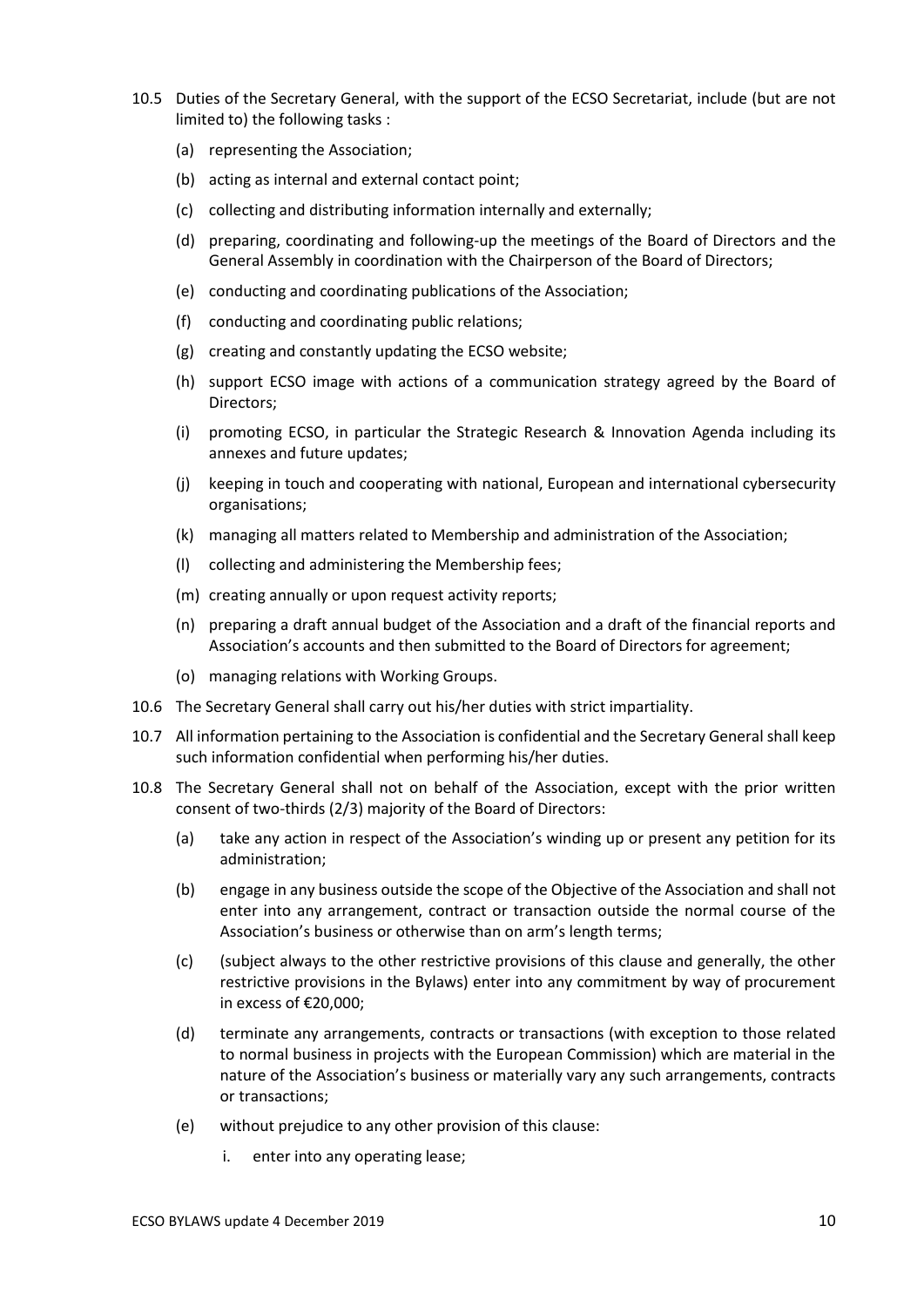- ii. grant any rights (by licence or otherwise) in or over any intellectual property owned or used by the Association;
- (f) amend the Association's business plan as adopted by the Board of Directors;
- (g) give any guarantee, suretyship or indemnity to secure the liability of any person or assume the obligations of any person;
- (h) enter into any contract (including but not limited to any trade contract, agency contract, consultancy contract, service provider contract) based on commission and / or a success fee; and where such approval of the Board of Directors has been obtained then in respect of any trade contract, agency contract, consultancy contract or service provider contract, the Secretary General shall not proceed to contract without first carrying out any necessary and legitimate security checks in respect of such agent, consultant or service provider;
- (i) take any action in respect of the matters expressly reserved to the Board of Directors set out in Article 11 of the Association's Statues or act in respect of any other matter which the Board of Directors has reserved to itself;
- (j) vary the Association's Objective or the Association's Statutes or Bylaws.
- 10.9 The Secretary General also shall not on behalf of the Association enter into any commitment by way of any agreement, contract, a transaction or series of related transactions wherein the Association takes on the primary obligations of any contract to supply goods and / or services without having laid off the risk of such primary obligations on a "back to back" sub-contract or sub-contracts (provided that this shall not affect the Secretary General's ability to commit the Association to passive contracts such as the provision of services in respect of study and evaluation contracts, without the approval of the Chairperson of the Board and its Vice Chairs).

The Secretary General shall have no power to deal with matters reserved to the Board of Directors except with the prior written consent of the Board of Directors in conformance with Article 14.10 of the Statutes. Additionally, the Secretary General shall, in respect of any bid for any contract and or tender:

- (a) ensure any ensuing contracts pursued, performed, and/or concluded in accordance with any specific direction given by the Board of Directors;
- (b) in all contracts obtained by the Association, ensure that related Association's charges, costs and expenses be covered by the receivables obtained by the Association under such contracts;
- (c) ensure that in the case of all prime contracts with the customer that the risk under those contracts is laid off ("back to back") with co-contractors, and, sub-contractors (if any) and that responsibility / liability with regard to performance of such prime contracts be apportioned between the co-contractors, and, subcontractors (if any) in proportion to their respective workshare;
- (d) in respect of the award of any sub-contract to any of its Members ensure that the Association acts fairly, justly and in all cases with transparency to its other Members.

### **11 ECSO REPRESENTATIVES AT THE PARTNERHSIP BOARD**

The Partnership Board (PB) is the formal communication channel between the European Commission (the public side signing the cPPP) and the ECSO Association to discuss the Horizon 2020 Cybersecurity Work Program, the implementation of the overall R&I program related topics and the monitoring of the cPPP commitments (KPIs).

ECSO BYLAWS update 4 December 2019 11 and the state of the state of the state of the state of the state of the state of the state of the state of the state of the state of the state of the state of the state of the state o 11.1 The Partnership Board is composed of representatives from the European Commission and ECSO Members (ECSO Representatives). The Partnership Board members from ECSO are composed of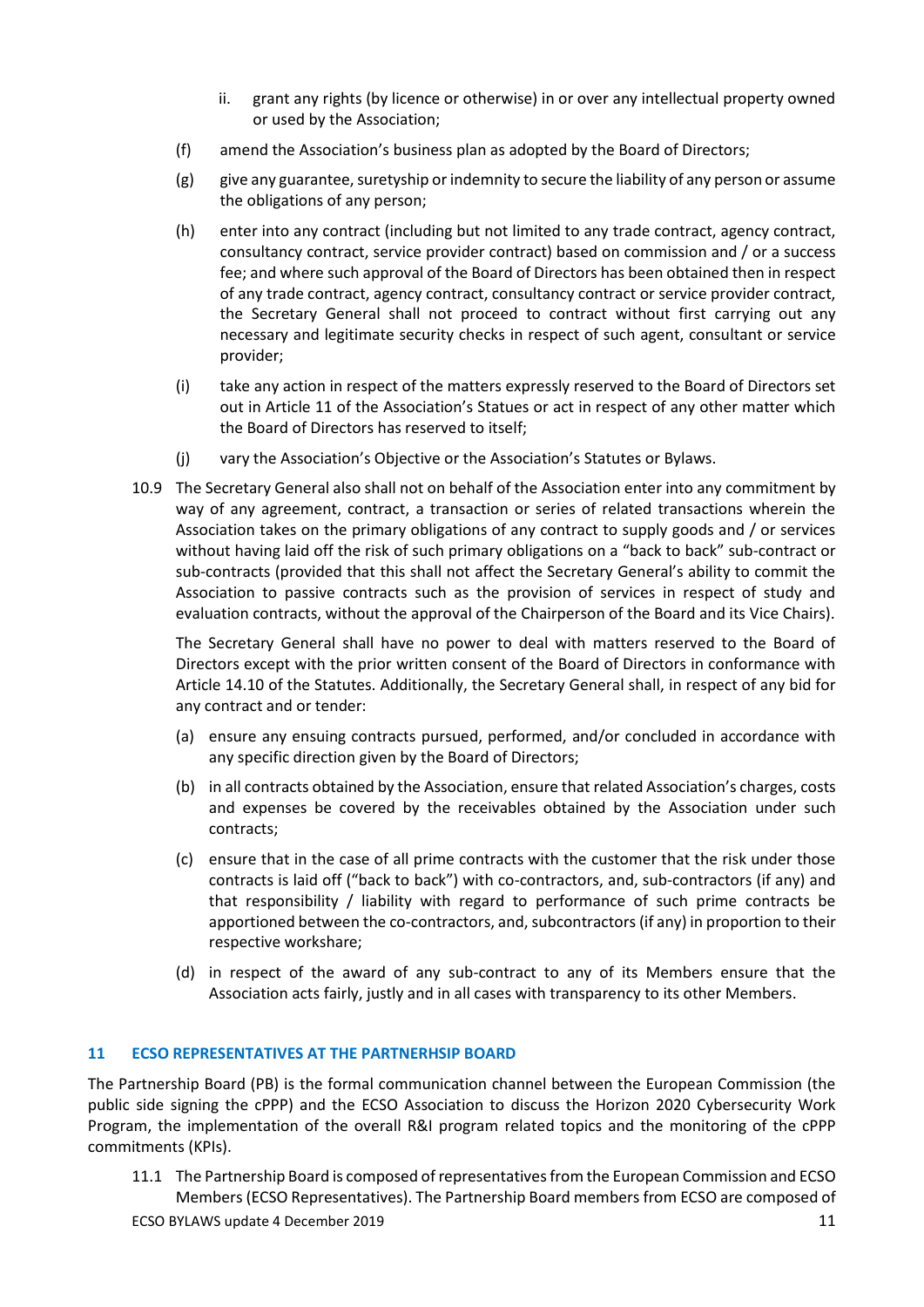twenty (20) representatives and ten (10) substitutes from any legal entity eligible in H2020 and Members of the Association, with exclusion of representatives from Public Authorities.

- 11.2 Representatives at the Partnership Board should have citizenship and be resident in an ECSO country.
- 11.3 At least one representative of the equivalent category from the ECSO Board of Directors should also be member of the Partnership Board.
- 11.4 Each category of Members will appoint at the Annual General Assembly the representatives of their own category at the Partnership Board, to the extent possible as in the following table:

|                                                                                                                                                                                                                              | <b>Members</b><br>Partnership<br><b>Board</b>      | Substitutes<br>Partnership<br><b>Board</b> |
|------------------------------------------------------------------------------------------------------------------------------------------------------------------------------------------------------------------------------|----------------------------------------------------|--------------------------------------------|
| Large companies (directly represented): cybersecurity solutions /<br>services providers;                                                                                                                                     | 4                                                  | $\overline{2}$                             |
| National and European Organisation / Associations (gathering<br>large companies and SMEs) representing interests at national or<br>European / International level;                                                           | 4                                                  | $\overline{2}$                             |
| SME (as per E. Commission definition) solutions / services<br>providers directly represented;<br>Associations composed only by SME, Startups, Incubators,<br>Accelerators                                                    | 4 (at least 2<br>from SME<br>clusters)             | $\overline{2}$                             |
| Users / Operators (where cybersecurity technology / solutions /<br>services provision is not one their business activities): National<br>public administrations or private companies (large or SMEs)<br>directly represented | 3 (at least 1<br>representing<br>SMEs as<br>users) | $\overline{2}$                             |
| Regional / Local public administrations (with economic interests);<br>Regional / Local Clusters of public / private legal entities with local<br>economic / ecosystem development interests                                  | 1                                                  | 0                                          |
| Research Centers (large and medium / small), Academies /<br>Universities (directly represented);<br>Associations composed only by Research Centers, Academies or<br>Universities                                             | 4 (at least 1<br>from<br>Academia)                 | $\overline{2}$                             |

### 11.5 Tasks

- 11.5.1The Contractual Agreement of the ECS cPPP foresees that the parties will establish a Partnership Board as a mechanism for dialogue between the European Commission and the Association to give advice on annual priorities in a timely manner to enable the Commission to prepare, draft and adopt the periodic Work Programmes. This may include presentations to the relevant (Horizon 2020) Programme Committees by a representative of the PB from the Association. The inputs and advice to the Commission are the result of discussions within the PB and appropriate consultation processes implemented by the Association and are expected to represent the views of the wider community of stakeholders.
- 11.5.2The PB members from the Association would also be responsible for preparing, in agreement with the Commission, any necessary updates of the Multiannual Roadmap,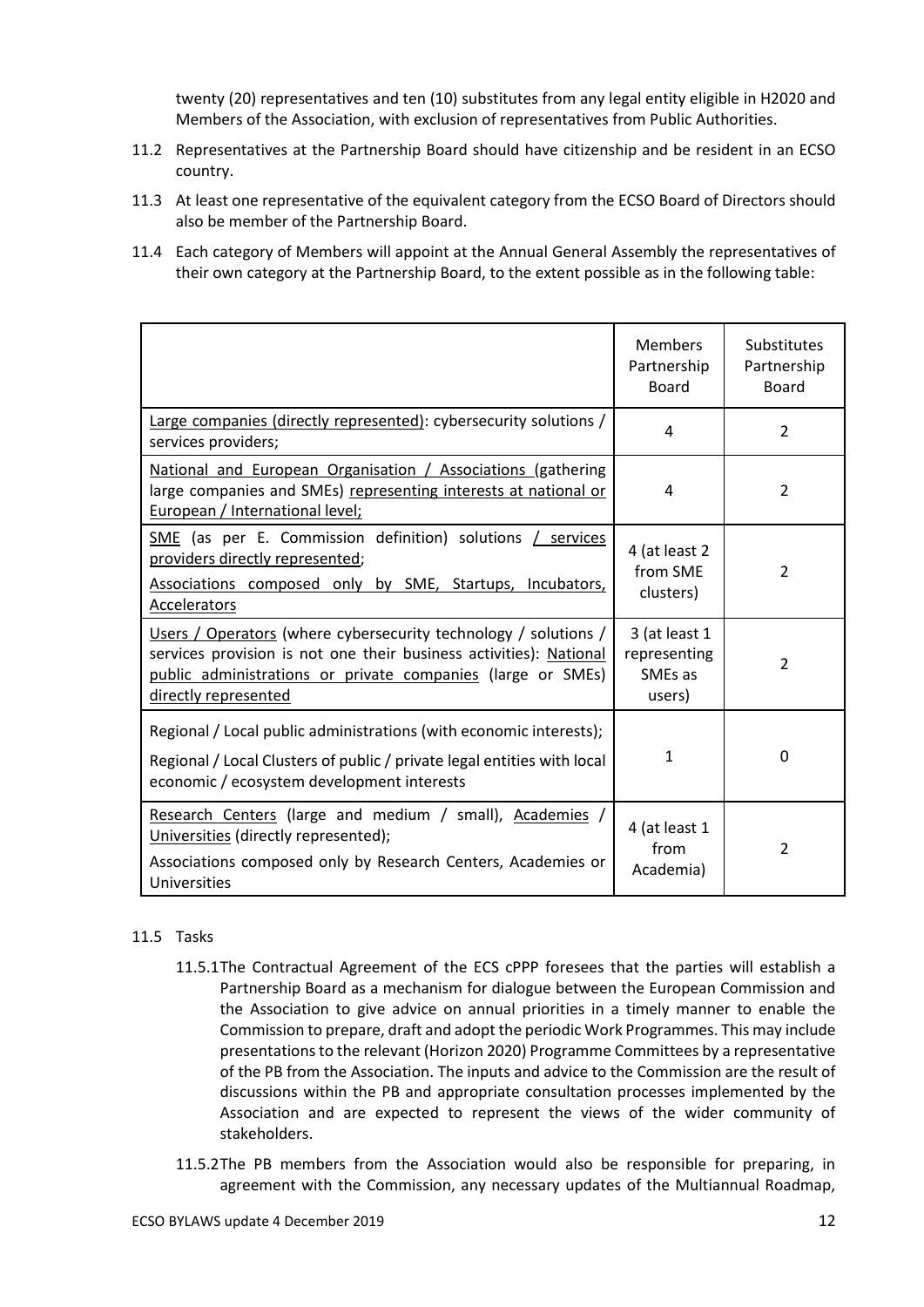which is annexed to the Contractual Agreement and is the basis to develop the cooperation.

- 11.5.3The PB will establish its Rules for Procedure, based on the harmonised proposal provided by the Commission, covering inter alia issues related to confidentiality, transparency and avoidance of conflicts of interest.
- 11.6 Governance
	- 11.6.1The ECSO Representatives must not act in a way to take undue advantage of, or exercise undue influence, on the implementation of Horizon 2020 or similar future European R&I Programmes. They must not individually and personally be involved in the evaluation of proposals for Community funding if they have contributed to the discussions to prepare that call.
	- 11.6.2The PB meetings are co-chaired by an official of the Commission lead Service and a cochairperson representing the ECSO Representatives.
	- 11.6.3Unless decided otherwise by the PB, the Commission lead Service can act as secretariat and will write the draft of the agenda and the minutes of the meetings, which need to be approved by the PB.
	- 11.6.4Should any subject discussed in a given meeting represent a potential conflict of interest, e.g. in relation to specific proposals under the Framework Programme, the member should inform the Commission and the PB. The ECSO Representatives are required not to divulge information which has been declared as confidential.
	- 11.6.5The ECSO Representatives will not be reimbursed from public funds for attendance and participation at meetings or any work associated with fulfilling their tasks.

### **12 EUROPEAN CYBERSECURITY COUNCIL**

The European Cybersecurity Council is a high level advisory body not belonging to the Association but closely linked to it.

A European Cybersecurity Council could be created to assess at high level the work of the cPPP as well as provide the ECSO Board and the cPPP Partnership Board with guidelines and commitment for a longer term strategy.

It would be composed by relevant CEOs / executive decision makers from Association Members, members of the European Parliament and of National Authorities as well as the relevant Commissioners and high level representative from the European Institutions.

It would meet annually, typically in occasion of the envisaged main ECSO event (conference and exhibition).

## **13 ASSOCIATION MEETINGS**

- 13.1 The Association's personnel (the Secretariat) is responsible for issuing official invitations in a timely manner for meetings organised by or in the name of or otherwise taking place within the framework of the Association including, but not limited to workshops, conferences and workgroup meetings ("ECSO Meetings"). Along with the invitation there should be an agenda that is as detailed as possible.
- 13.2 The Association's personnel is responsible for ensuring that agendas, minutes, and other documents relating to ECSO Meetings are clearly and unmistakably worded and do not contain any items that are in conflict with competition law. In cases of doubt the ECSO Secretary General is available to effect clarification or correction.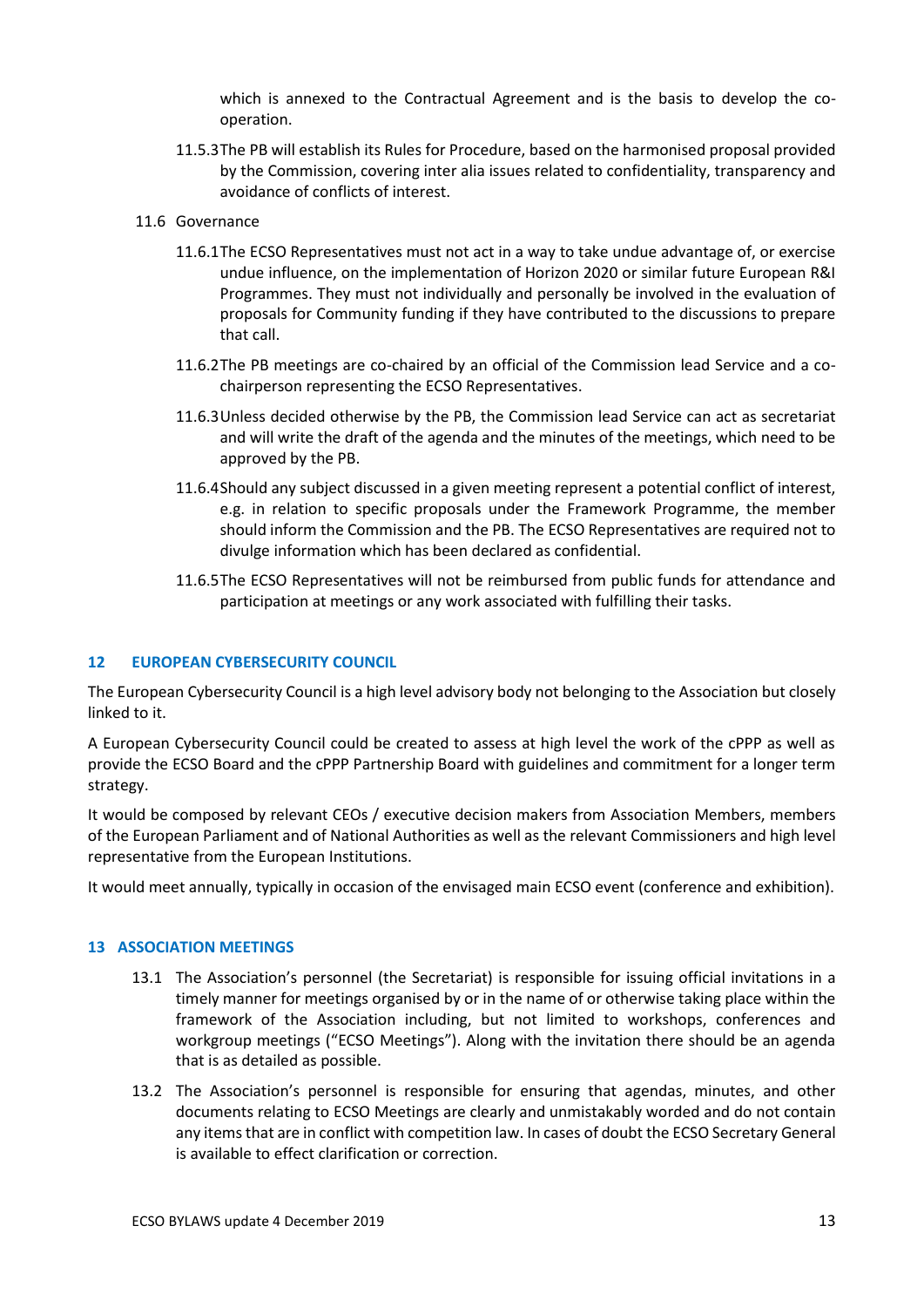- 13.3 Any ECSO Meeting should, if possible occur in the presence of at least one member of the Association's personnel or of any other delegate person to provide support and assure formal and correct meeting procedures. Chairs are obliged to make sure that minutes are respectful of the discussions hold during the meeting and are done / distributed in due time. For this, the Chairs can ask the Association's personnel to compile correct, complete, and precise minutes of any ECSO Meeting including the decisions taken thereby. Minutes shall be dispatched promptly to all participants.
- 13.4 When the minutes have been received participants are responsible for checking them for correct reporting of the meeting and the decisions taken thereby. If the minutes are not considered as complete or correct, particularly with regard to competition law, participants are responsible for immediately advising the Association thereof and asking for corrections.

#### **SECTION IV: CONFIDENTIALITY**

### **14 CONFIDENTIALITY AND EXCHANGE OF INFORMATION**

All Members agree that the cooperation in this Association in general does not require the exchange of confidential information. Therefore in principle, no confidential information will be exchanged in the framework of the operations of the Association and its governance bodies. Insofar the exchange of confidential information is nevertheless deemed necessary in the future the following shall apply:

- 14.1 Confidential Information shall be defined as all information exchanged in the framework of the operations of the Association and its governance bodies (1) which one Member receives from another Member and which has been marked as confidential ("Confidential Information") or (2) if disclosed orally, was identified as confidential at the time of such disclosure and confirmed as confidential in writing within thirty (30) days after disclosure.
- 14.2 All Members are bound to apply for the security of Confidential Information of the Association and its Members at least the same degree of care as it applies for the security of its own Confidential Information (but in any case shall apply not less than reasonable care). They agree, that all Confidential Information shall not be used other than for the purpose of the Association; and shall not be disclosed to any third party except its employees who have a need to know, and employees of any legal entity that it Controls, Controls it, or with which it is under common Control, who have a need to know (Control means to own or control, directly or indirectly, over 50% of voting shares), without the prior written consent of the disclosing Member, except if required to do so by law or by an order of any court of competent jurisdiction.
- 14.3 The disclosing Member may propose before a meeting of the ECSO that all Members attending the meeting may decide as first agenda item that this meeting shall be regarded as confidential. In this case first minutes marked as confidential ("Confidential Minutes") shall be written notifying all Confidential Information exchanged or created during the meeting. These Confidential Minutes will only be sent to the Member representatives present at the respective meeting. Within thirty (30) days of publication of the Confidential Minutes, each Member present at the respective meeting shall have the chance to add and inform the other present Members in written form about such additional information it wants to be regarded as Confidential Information. Additionally, in this specific case all Members will receive only after the period mentioned in the sentence before a second version of the Minutes with all the issues discussed at the meeting and not containing any Confidential Information.
- 14.4 Provided that the receiving Member and its employees do not disclose Confidential Information and, without implying or granting any license under any patent and copyright of the disclosing Member and its employees, the receiving Member and its employees shall not be in breach of their obligations in the event of any unintentional use, of any idea, concept, know-how or technique contained in the disclosing Member's Confidential Information unintentionally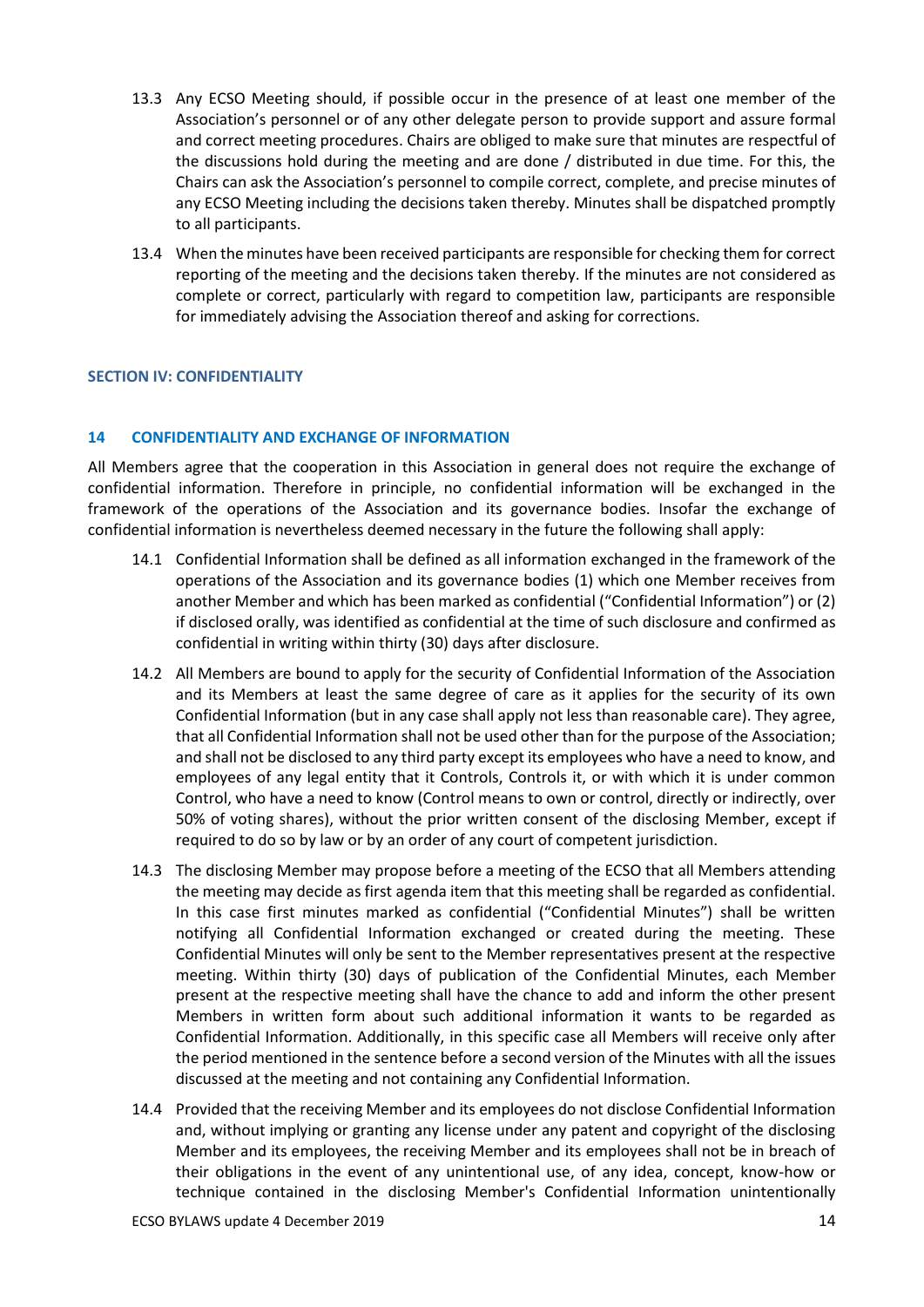retained in the unaided memories of any employee of the receiving Member and its employees who has had legitimate access to the Confidential Information.

- 14.5 The above restrictions will not apply to any Confidential Information which (a) is rightfully known or is in the rightful possession of the receiving Member as of the date of its disclosure by the disclosing member; or (b) is in the public domain or generally distributed or made available to others, through no fault of the receiving Member; or (c) lawfully becomes known or available to the receiving Member from third parties; or (d) is required by law to be disclosed by the receiving Member; provided that the receiving Member promptly notifies the other Member and takes reasonable steps to limit such disclosure permissible under law; or (e) is independently developed by any employee or agent of the receiving Member who has not had access to and/or been informed of the information in question.
- 14.6 These obligations remain for a period of five years from the date of disclosure.
- 14.7 Within the Association and at ECSO Meetings information about the following topics may generally be exchanged without infringing competition laws:
	- (a) Information about Members' general market trends, or information in respect of the whole range of products, or of other aggregate business units, where it is presumed that no conclusions can be drawn to a particular product's market position.
	- (b) General cyclical economic data.
	- (c) Current legislative projects and their impact on the Members as a whole.
	- (d) Discussions about the Association's lobby activities.
	- (e) Benchmarking activities.
	- (f) Generating a survey of the relevant industrial sector.
	- (g) Freely accessible data (e. g. from the internet or from business reports published by Member companies).
- 14.8 Within the Association and in the course of an ECSO Meeting, Members shall not exchange any competitively sensitive information. Information is deemed to be competitively sensitive when, should it become known to competitors, it would grant the latter a competitive advantage on the market and violate competition laws and secrecy in competition. Competitively sensitive information excludes – information that has already been made public); accessible data (e.g. labour cost in a specific geographical area, order of magnitude price of a security component in a given sector, etc.); information which has already been shared by Members within the frame of competition law infringement-free agreed schemes.
- 14.9 The following information could be considered as being competitively sensitive and should be avoided in ECSO discussions and documents:
	- (a) A Member's strategy on the market, (e.g., attitude towards content/duration of agreements, strategic goals, market expertise, etc.).
	- (b) Trade secrets and other proprietary information.
	- (c) Costs.
	- (d) Prices (including price elements, discounts, rebates and reductions) and pricing policies.
	- (e) Marketing plans.
	- (f) Customer lists and, more generally, customer related information.
	- (g) Capacity (including utilisation rates).
	- (h) Detailed information about profits, profit margin, market shares, and intended investments, as far as this information is not publicly available.